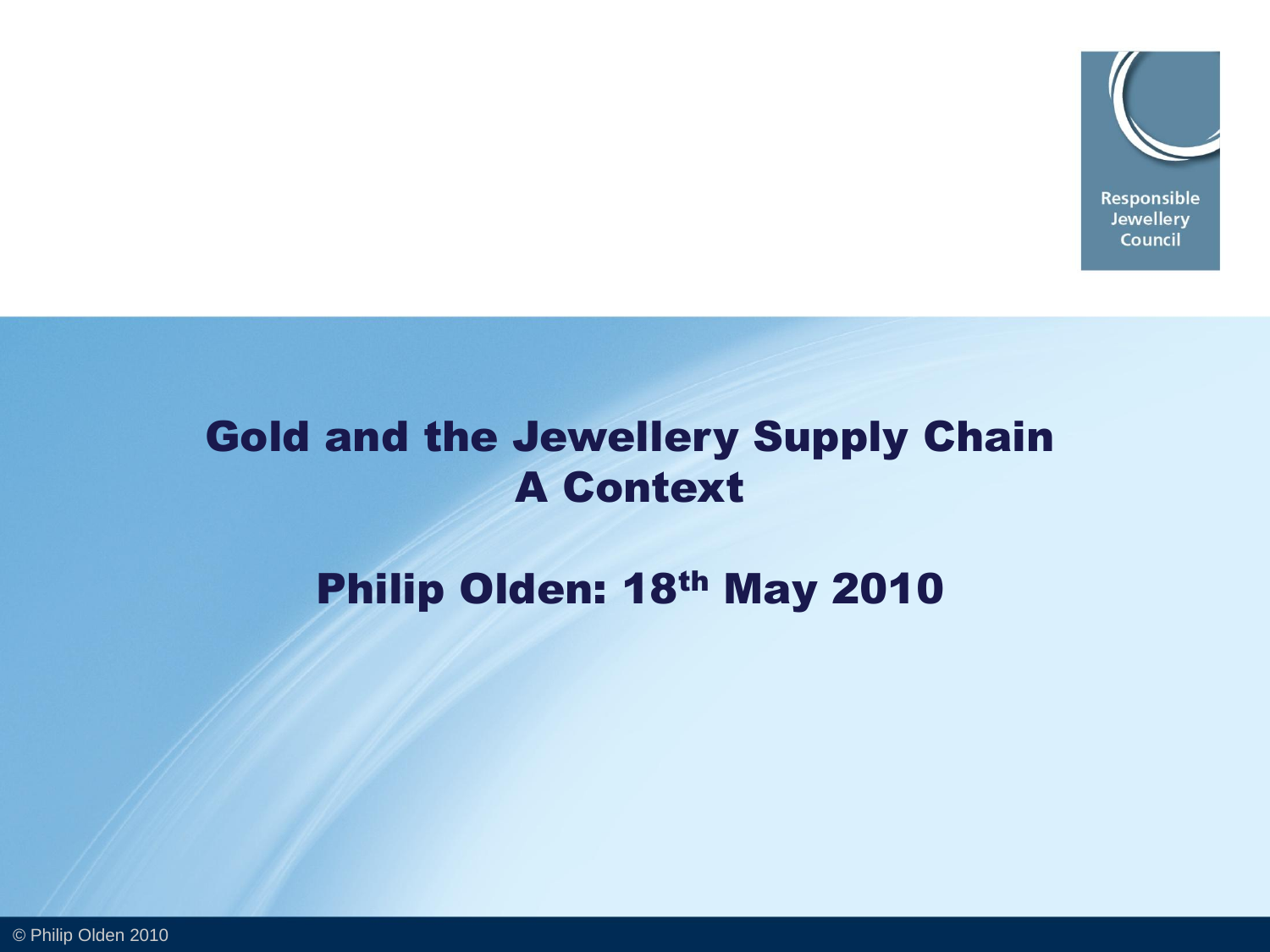# **The revitalisation of gold jewellery demand**



**Gold Jewellery Demand (US\$m)**

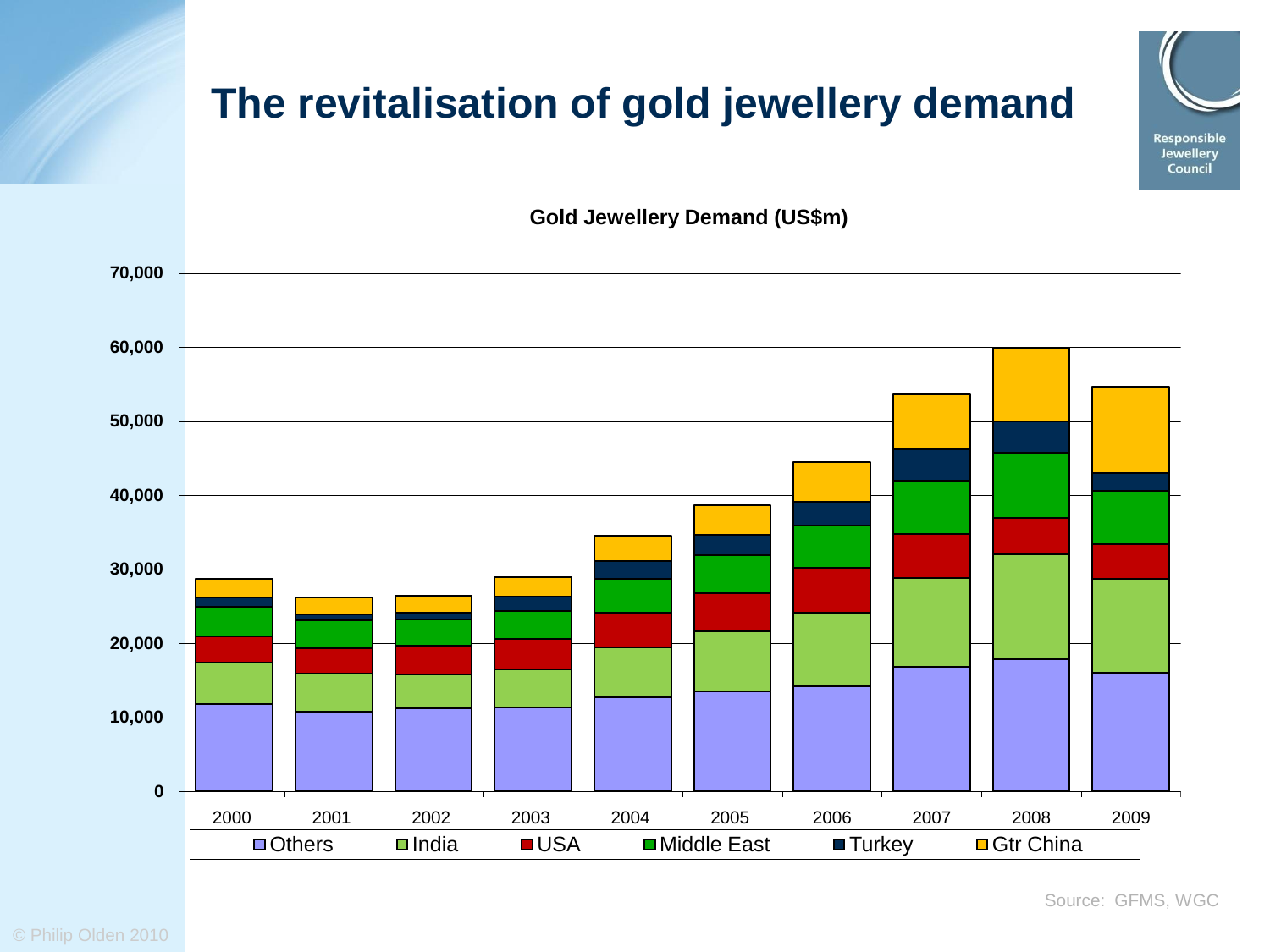

# **Market profiles, gold and diamond jewellery**



#### Gold Demand 2008: \$60 billion at av. gold price

Diamond Demand 2008: \$14 billion at rough prices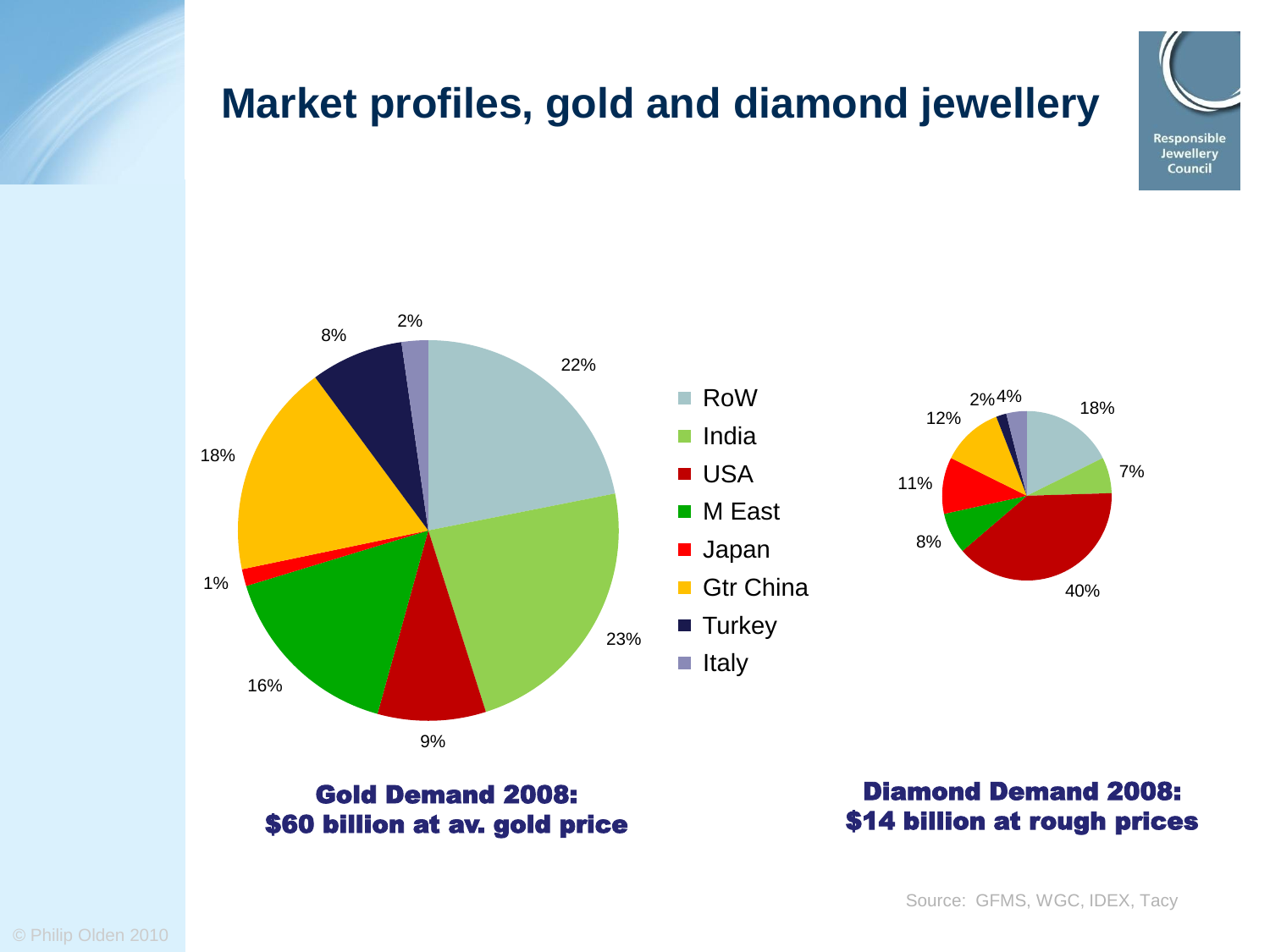

**"Scrap" supply is a major component and makes the supply chain cyclical.** 

**"Scrap" gold: "recycled", "pre-owned", "laundered"?**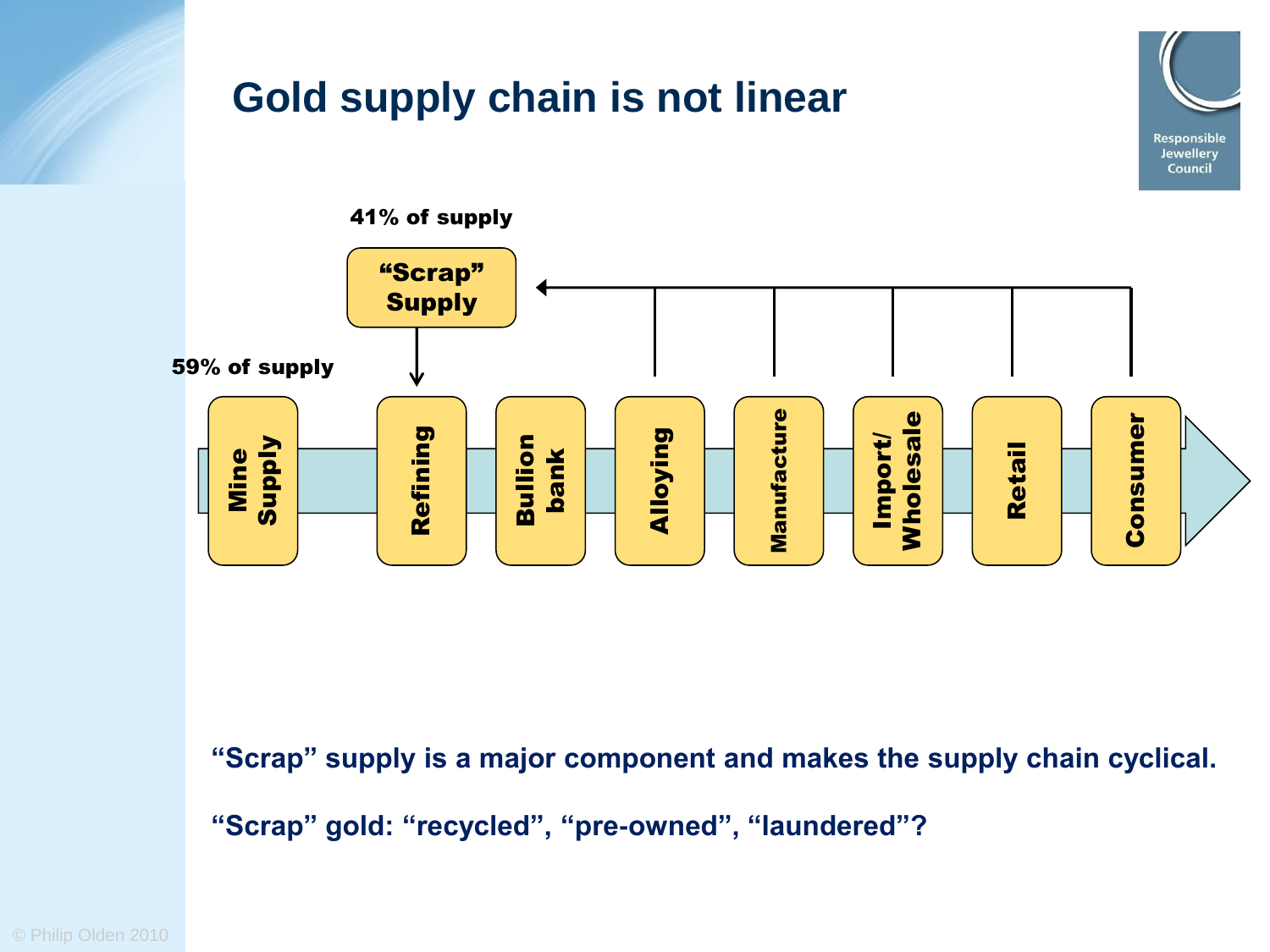

**Gold can be owned and supplied by multiple participants in the supply chain. This also makes the supply chain non-linear. "Unallocated" bullion can be sold, leased, loaned, swapped etc.**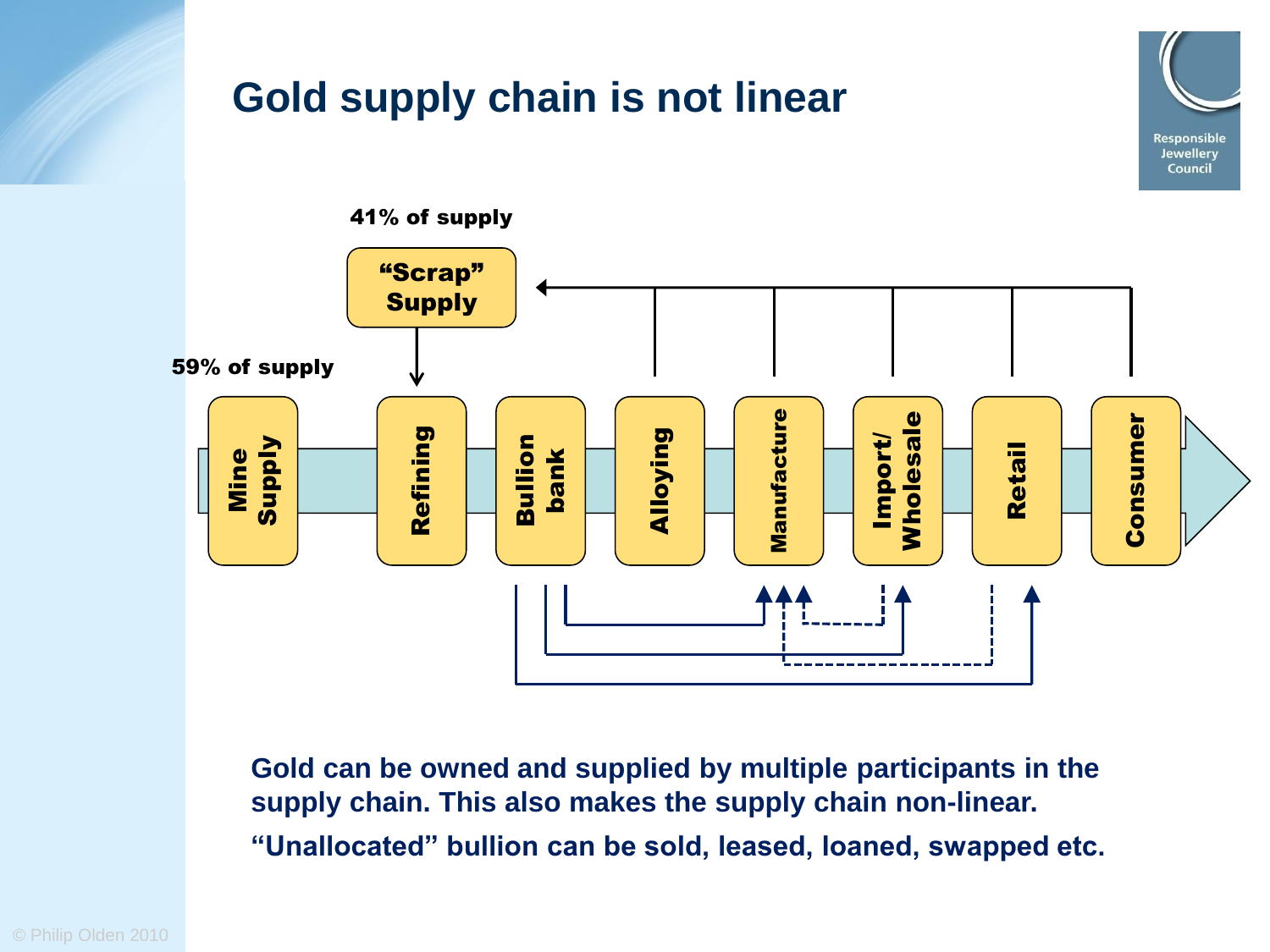# Responsible Jewellery Council

# **"Unallocated" and "allocated" gold**

# Unallocated gold:

- gold as money
- not individually identified and owned
- can be leased, loaned, swapped by bullion bank
- stored and insured by bullion bank
- the simplest and cheapest way of owning gold
- not traceable (yet?)

# Allocated gold:

- gold as a product
- individually identified and owned (bar serial numbers)
- bullion bank cannot "deal" in the gold
- separately stored and insured at cost to owner
- used where integrity of inventory is essential (e.g. ETFs)
- traceable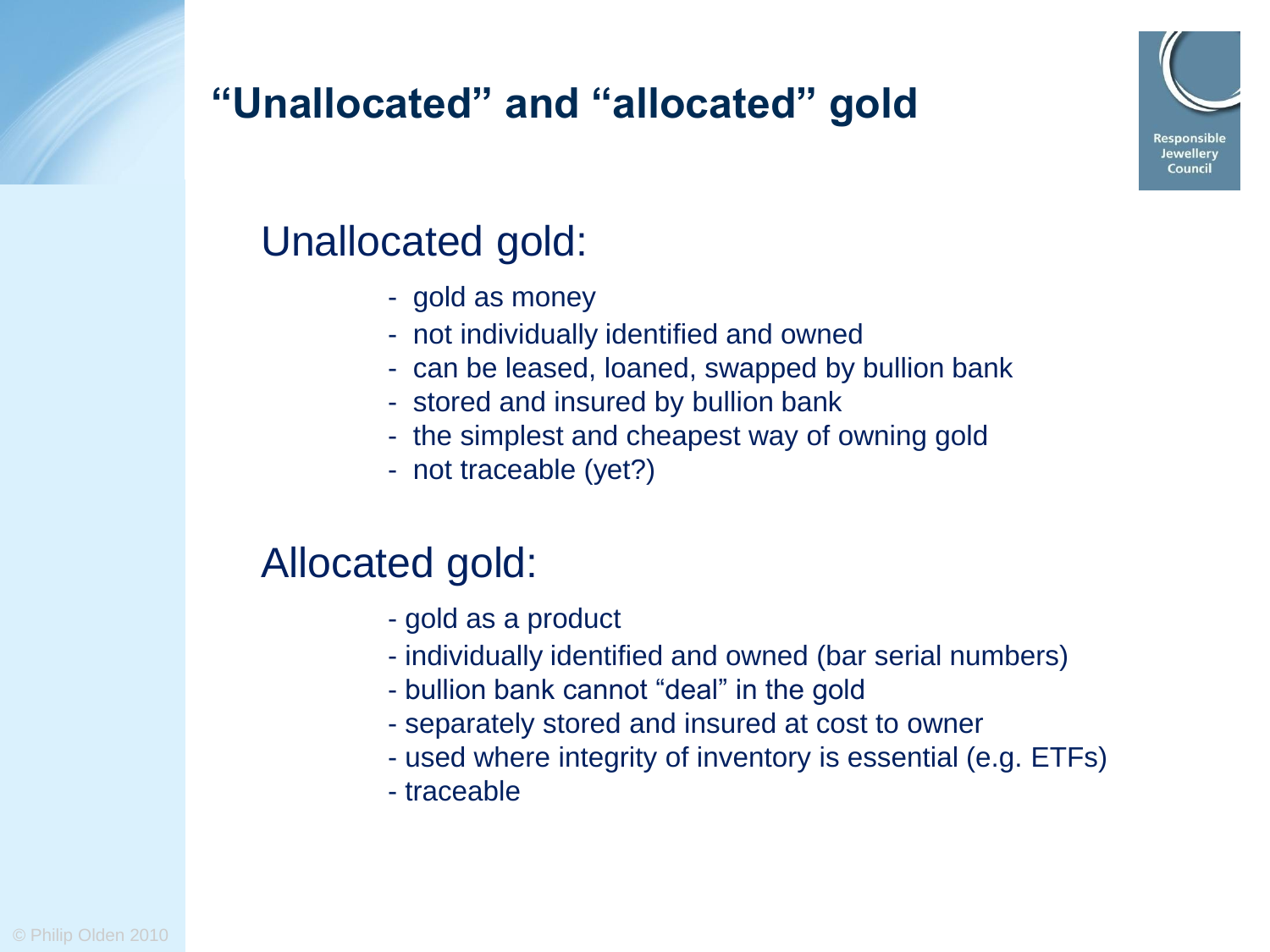# **All gold jewellery is bought by weight**



#### **1 oz, branded "fixed price" gold jewellery (c. ⅓ of total)**



#### **1 oz, unbranded "commoditised" gold jewellery (c. ⅔ of total)**

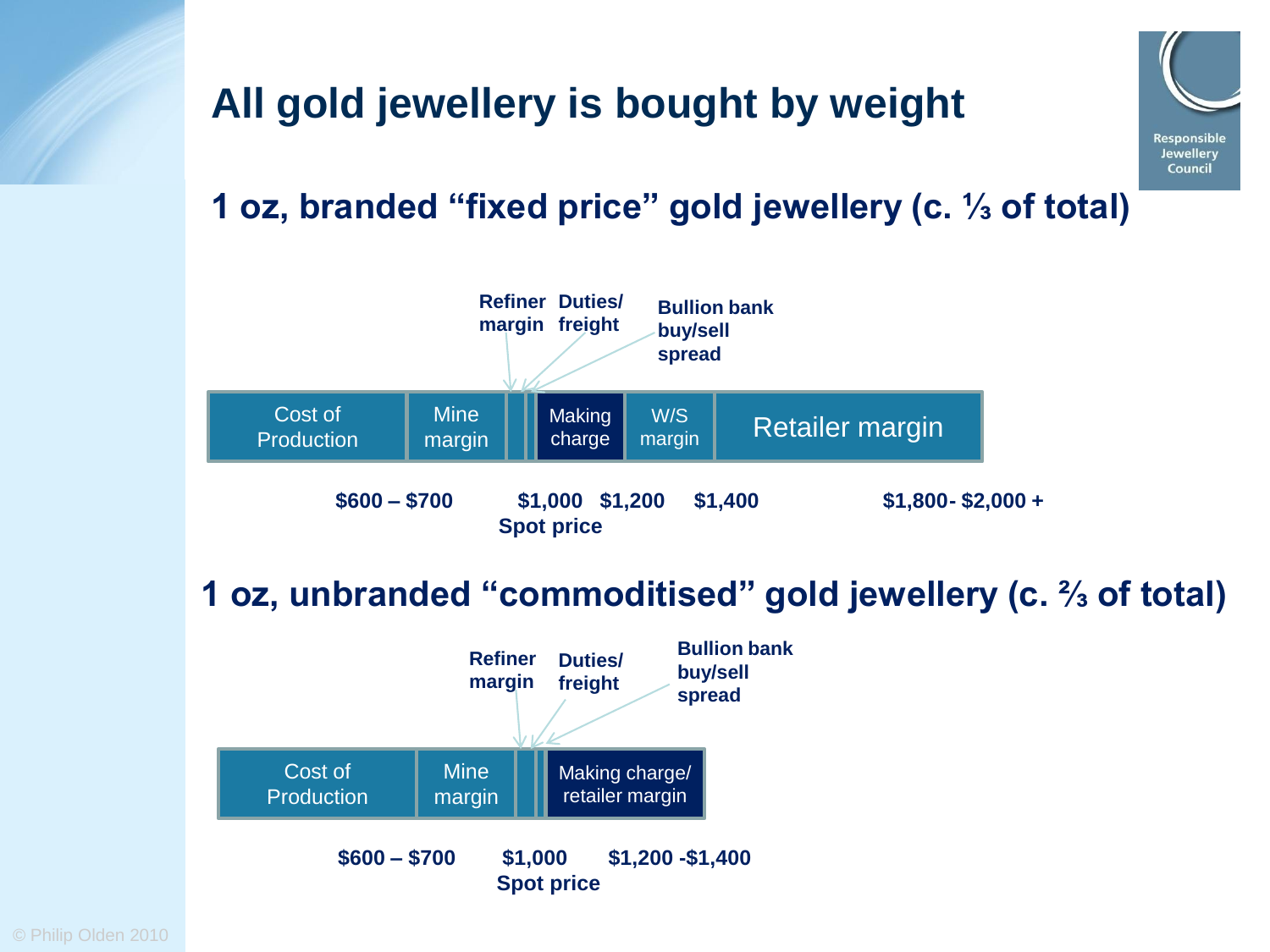# **Perceived obstacles to gold chain of custody**



- Gold as money
- Tight margins
- Large "above ground stock" and "scrap" supply
- Non-linear supply chain
- Over-capacity in refining
- Lack of will
- Existing gold chains of custody are insignificant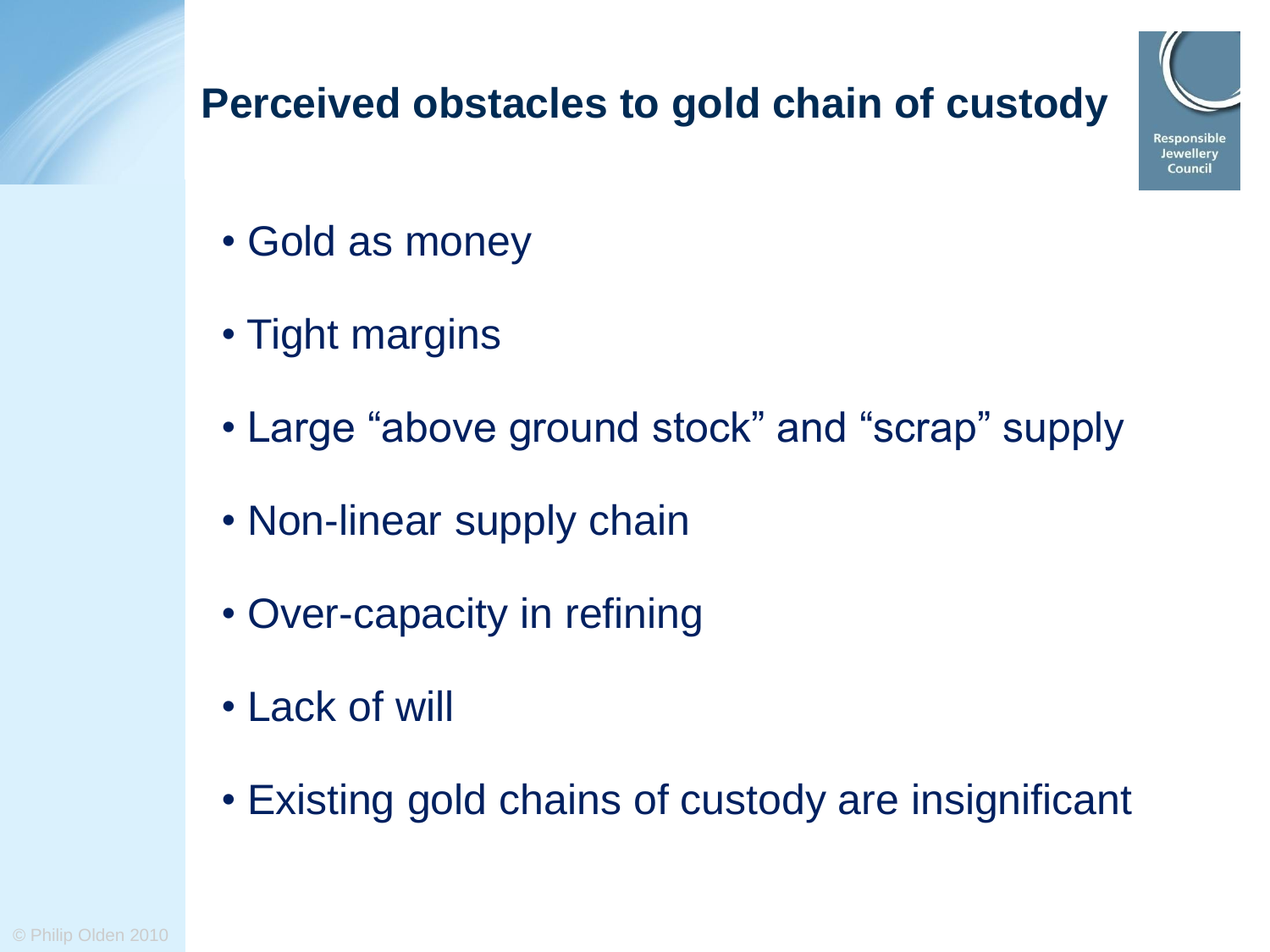# **Opportunities to create a gold chain of custody**



- Mine supply is traceable
- Establish dedicated/allocated refining
- Integration of mining and refining
- Use of allocated gold accounts
- Involve bullion banks in RJC process
- Collaboration of RJC and ICMM membership
- Impact of "Freetrade/Fairmined" gold
- Focus on "branded" fixed price market in US/EU
- Create reputational and financial value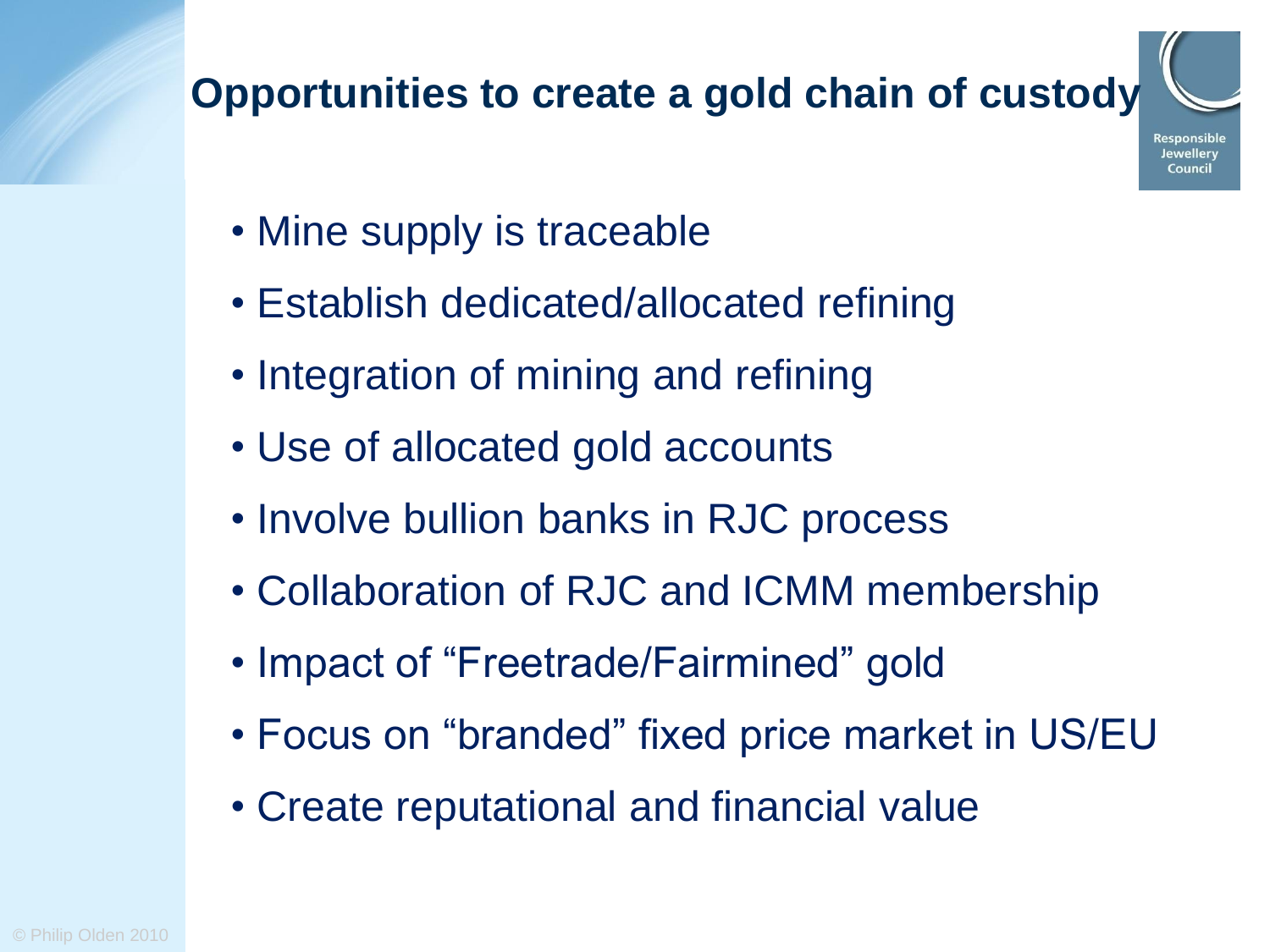

# **Reputational risk of "dirty" gold**

- It's about mining practices
- Gold is a consumer product
- NGOs influence public opinion and media in US/EU
- Gold sector is fragmented and lacks leadership
- "No Dirty Gold" Golden Rules unenforceable?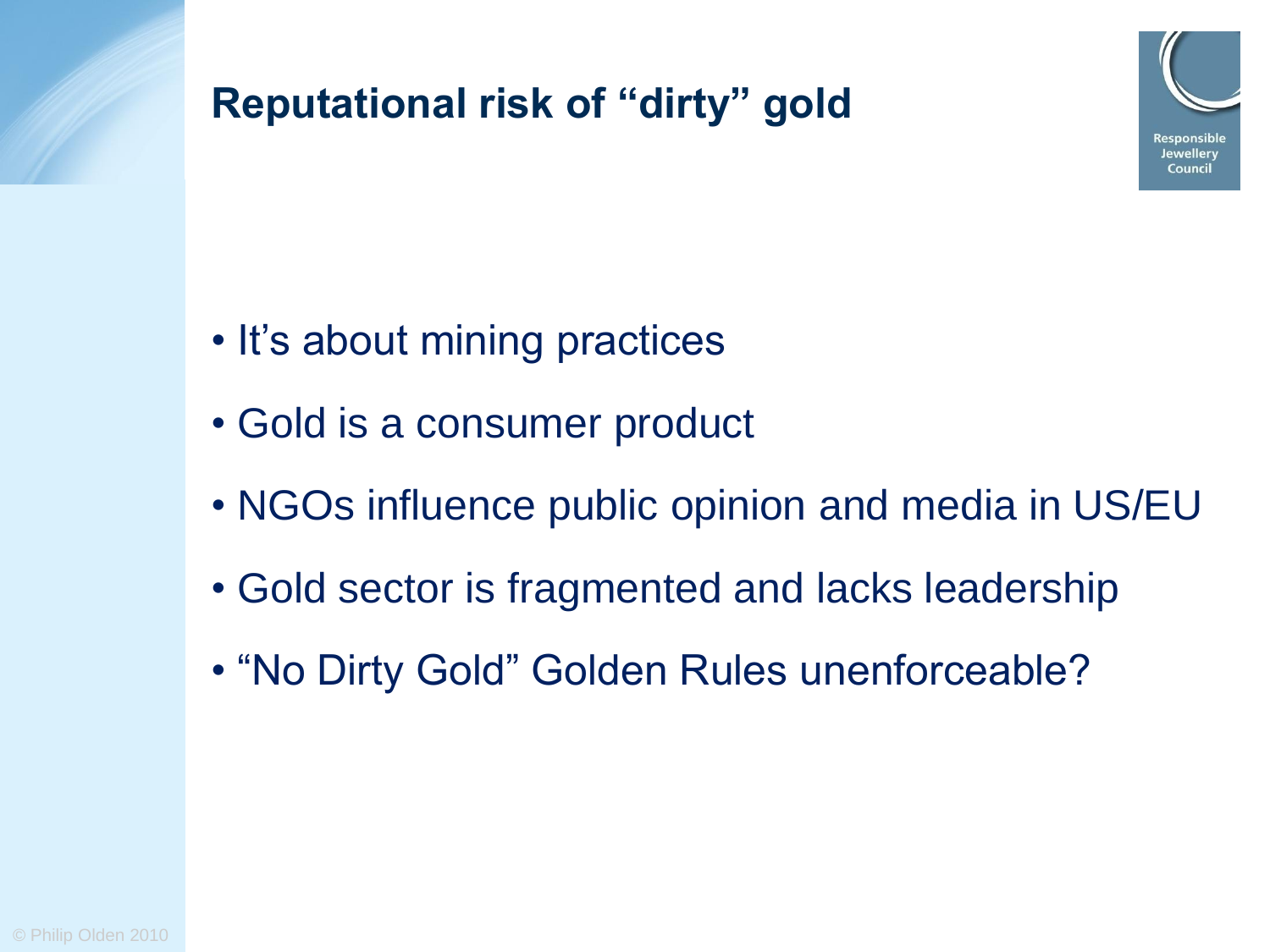# **The jewellery industry's reputation**



# • Damaged by blood/conflict diamonds, dirty gold

- High profile with NGOs and media
- But little impact on sales
- Strong alignment by industry leaders to address reputational issues, despite fragmentation
- Industry remains very defensive
- Fine jewellery losing market share
- Losing relevance and desirability with younger consumers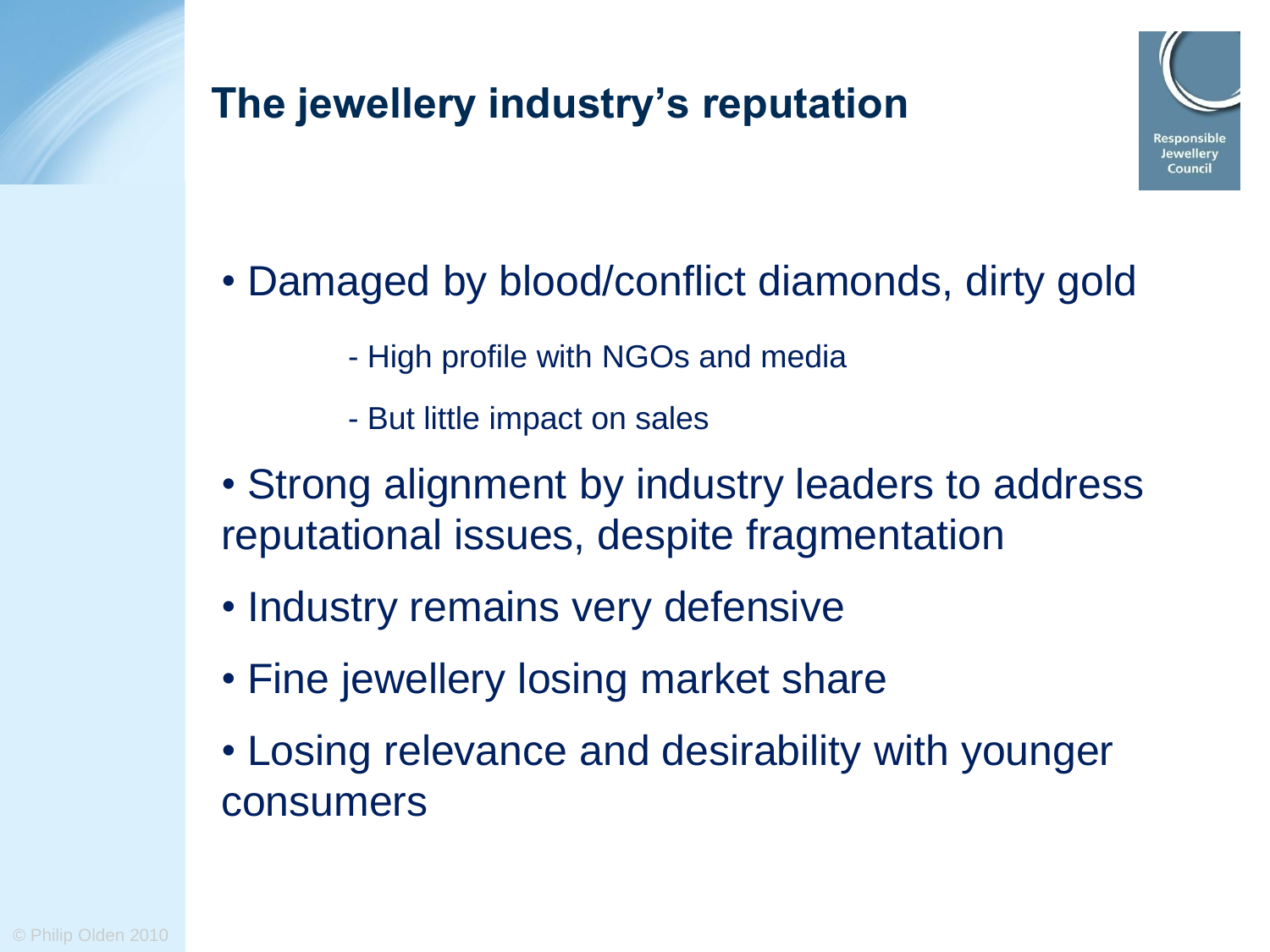



- Consumers have lost trust in businesses/companies - 2009 in US was all-time low of 38%
- 91% bought products from companies they trust
- 77% refused to buy from distrusted companies
- 55% paid a premium price from a trusted company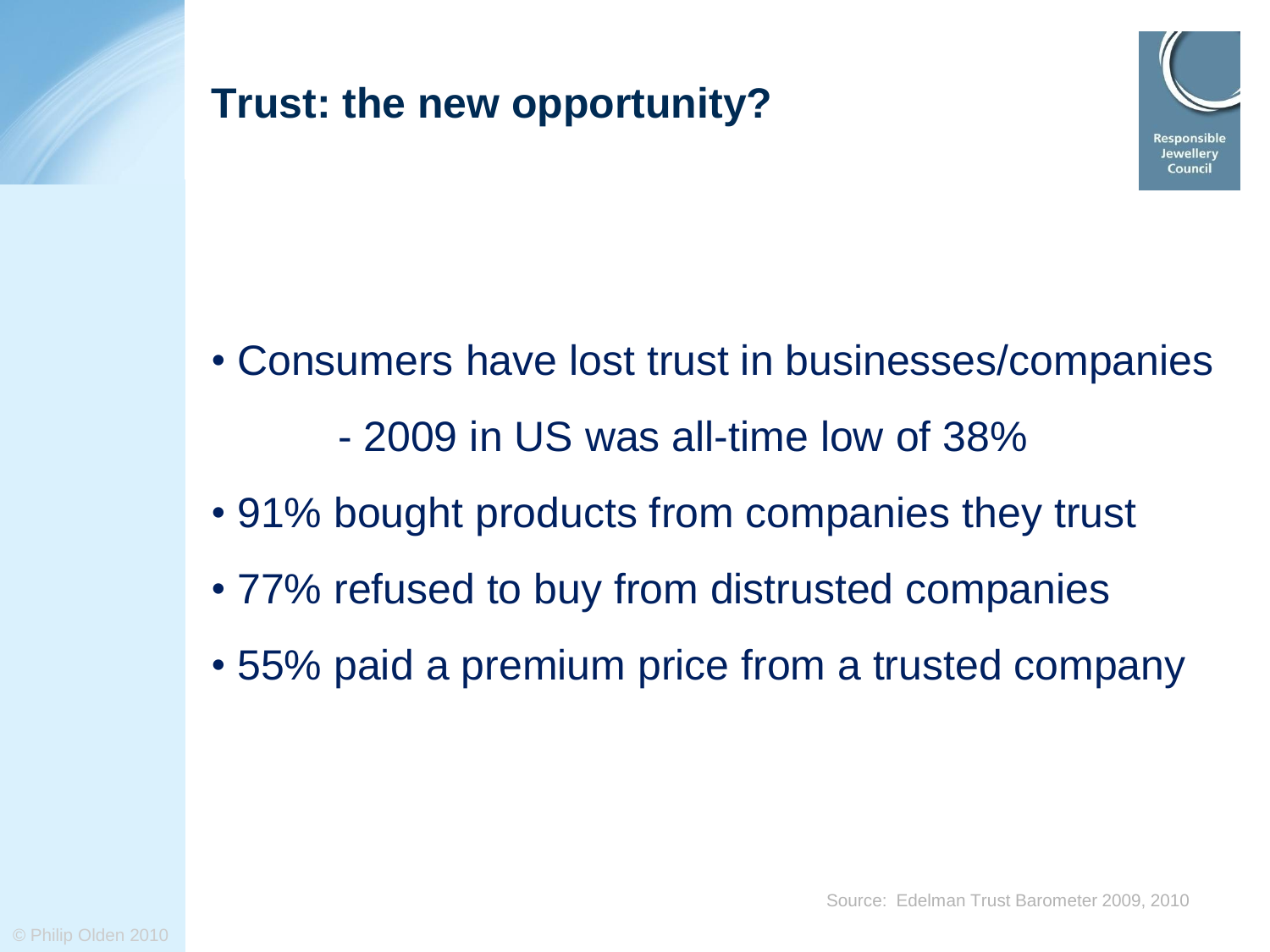# **Trust will change jewellery marketing**

53% 47% 42% 38% 37% 35% 33% 23% 23% 12% **Quality products & services Attentive to customer needs Financial performance Fair pricing Well known brand Employee relations Socially responsible Visible CEO Dialogue with stakeholders Employee/CEO communication**



Responsible **Jewellery** Council



#### **Q: What shapes your trust in a company? Q: How important are these factors to corporate reputation?**

Source: Edelman Trust Barometer 2010

© Philip Olden 2010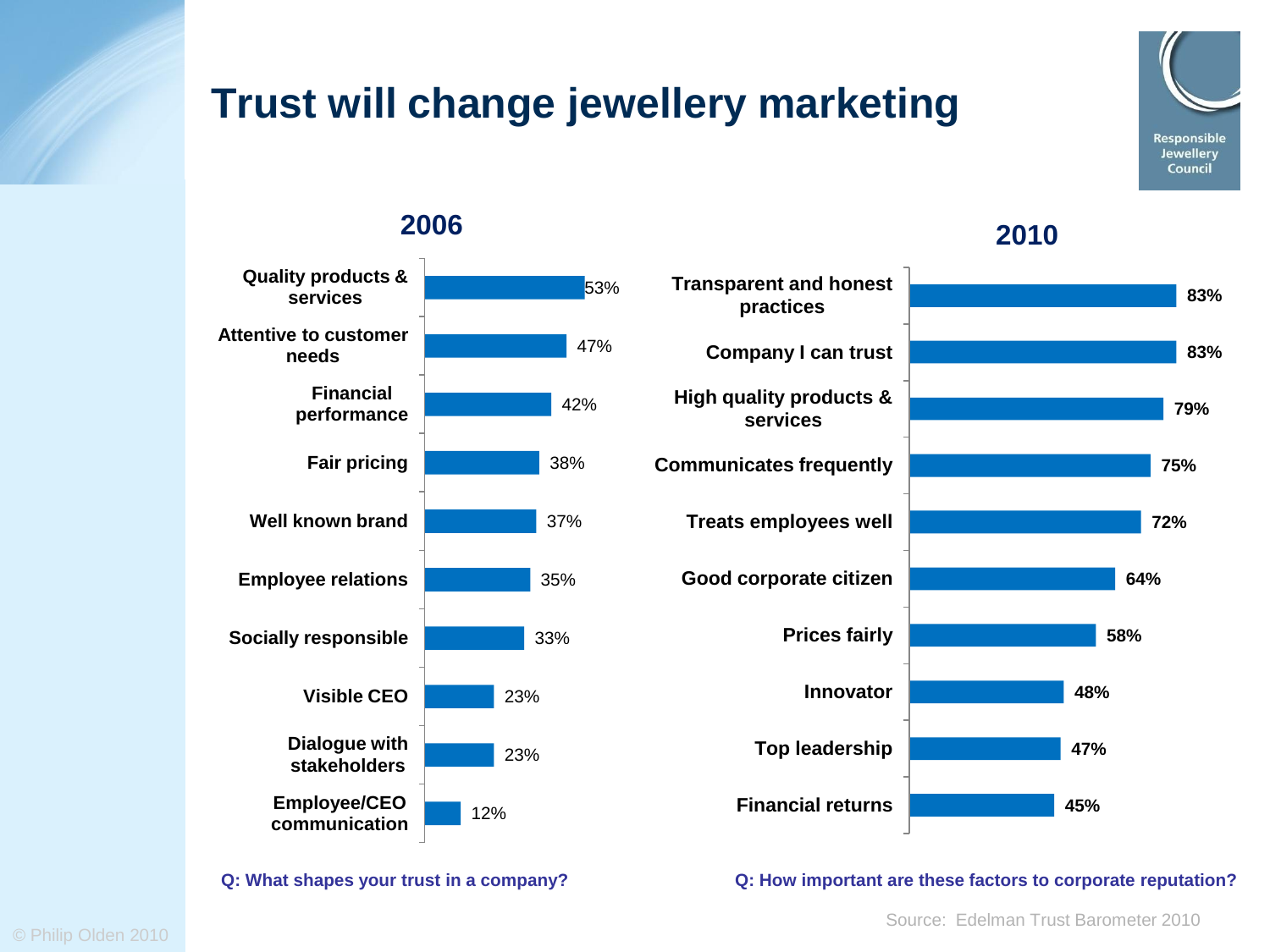

#### **Trust: the new opportunity?**

- Trust is now;
	- a major market differentiator
	- a source of reputational value
	- a source of financial value and price premium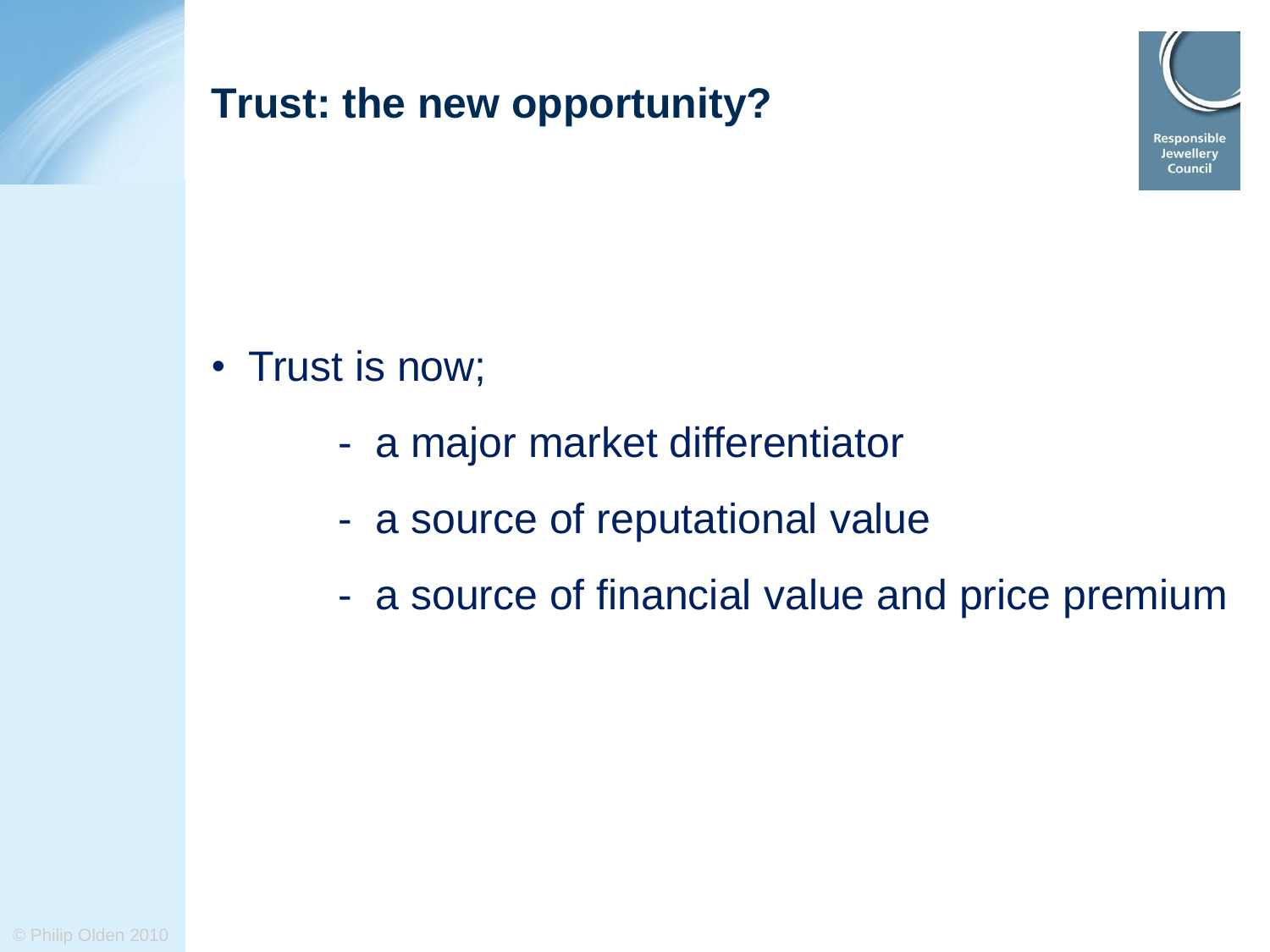#### **We can create competitive advantage**



- The best responsible sourcing guidelines in the premium/luxury market
- Leading players in industry driving change
- Be more positive, less defensive
- Create reputational and financial value
- Improve market share and consumer demand
- Chain of custody is important to enable this
- Must connect with consumers at retail level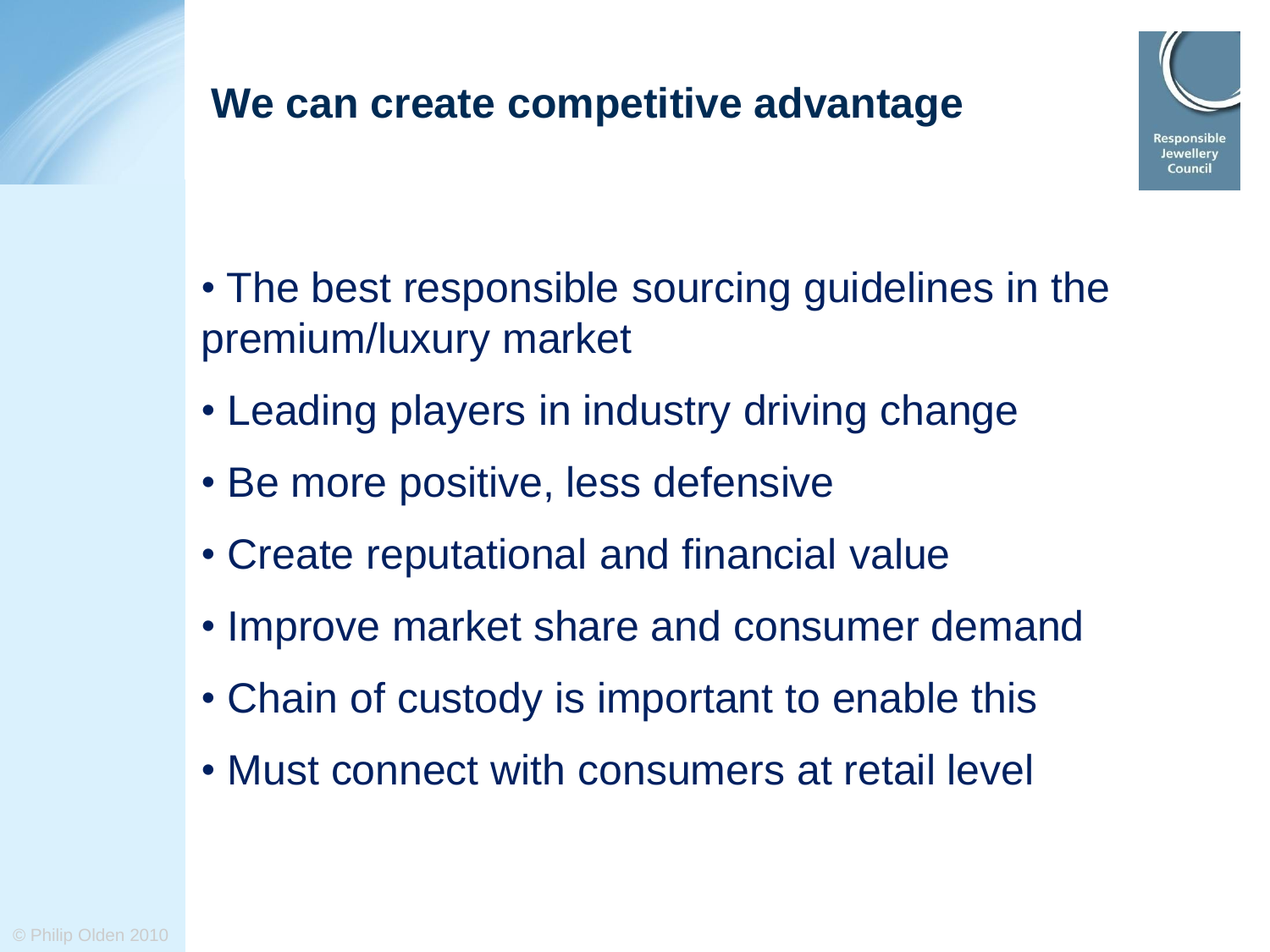

- Gold is largest and broadest category
- Consumers will demand it, esp. in US and Europe
- It is possible, esp. in high margin US/EU markets
- Requires the will to change
- Needs to be significant to be credible
- Enables a more positive competitive position
- Will drive reputational and financial value